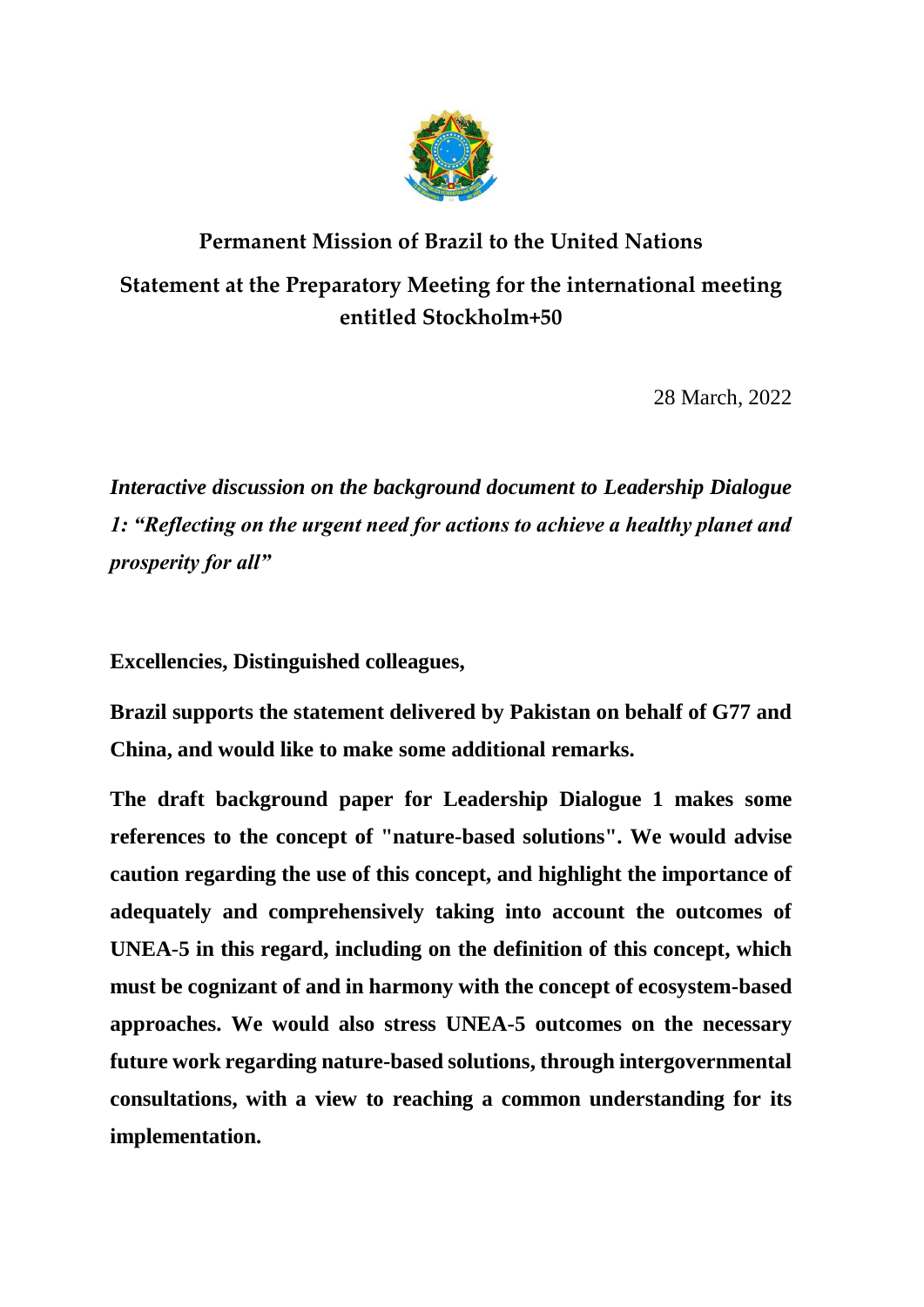**Brazil understands that this future work will be key to make sure that this new concept is consistent with international commitments and relevant multilateral agreements on biodiversity, climate, environment and sustainable development, in this way ensuring that it can meaningfully contribute to the achievement of a healthy planet and prosperity for all.**

**Regarding the involvement of indigenous peoples and local communities in the design and implementation of land use decisions, we stress that such engagement must always be consistent with international law, as well as national legal systems. In the case of Brazil, we ratified the International Labor Organization Convention No. 169, a fundamental instrument for the protection of indigenous and tribal peoples, which provides for rights of free, prior and informed consultation. References to "consent" in the document, therefore, should be replaced by "consultation", to better align the document with said ILO Convention.**

**Lastly, Brazil takes note, with appreciation, of the references in the background paper to major multilateral processes taking place throughout this year, such as UNEA-5 and the conferences of the parties to the UNFCCC, the CBD and the UNCCD, a well as the 2022 United Nations Ocean Conference. As correctly highlighted in the document, we need to avoid duplicating discussions, and I would add that we must also ensure full support and adherence of Stockholm+50 to existing international commitments, notably the 2030 Agenda for Sustainable Development, as well as multilateral environmental agreements.**

**I thank you.**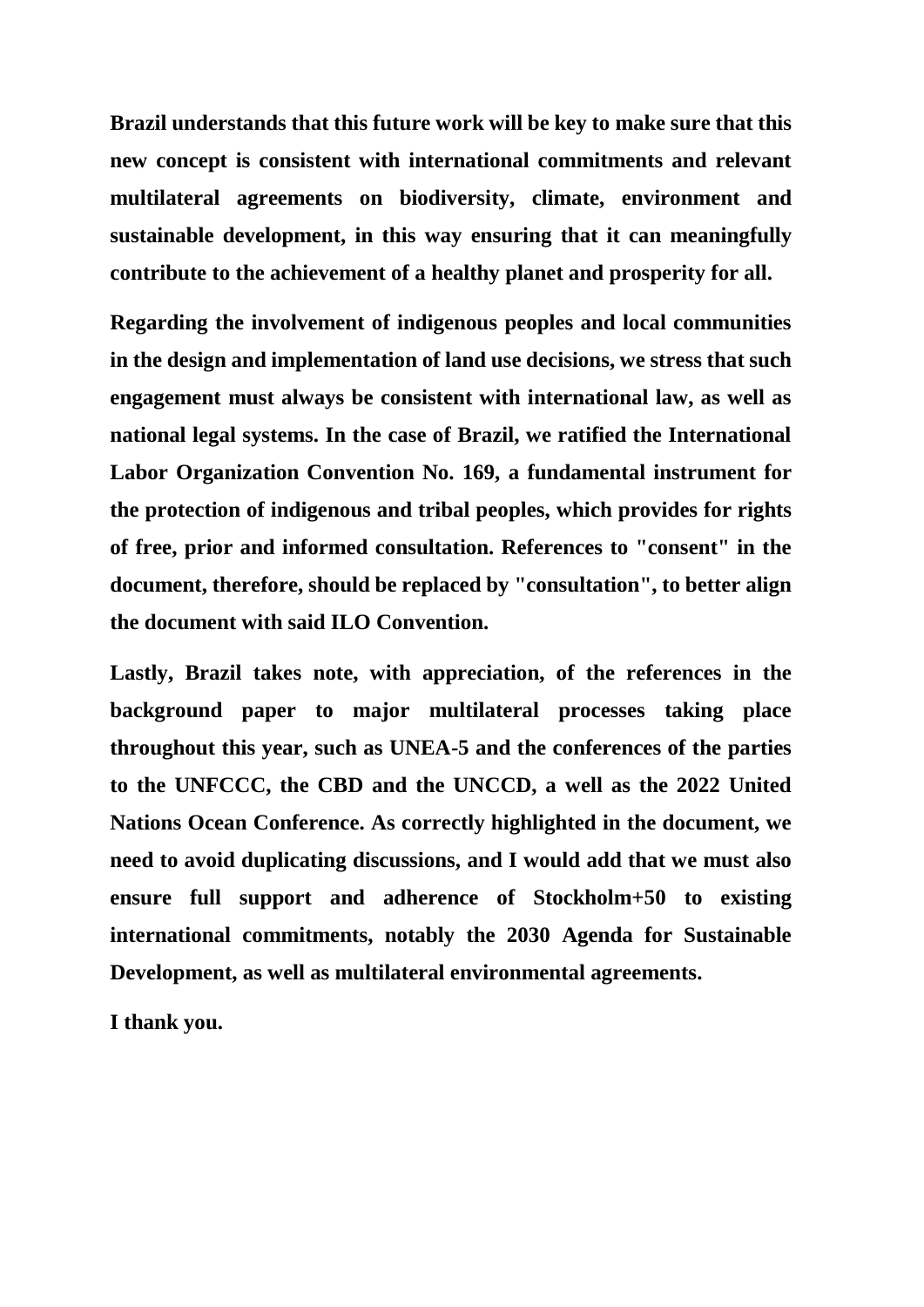*Interactive discussion on the background document to Leadership Dialogue 2: "Achieving a sustainable and inclusive recovery from the COVID-19 pandemic"*

**Excellencies, Distinguished colleagues,**

**The draft background paper for Leadership Dialogue 2 highlights the importance of promoting sustainable consumption and production patterns. Brazil understands that it would be important to include an explicit and clear reference to the 2030 Agenda for Sustainable Development in this regard, particularly SDG 12 and its different targets and indicators.** 

**While recognizing the importance of promoting life-cycle approaches, we should avoid singularizing only one approach – such as "circular economy" - to the detriment of others, so as to present an inclusive and comprehensive landscape of different patterns of sustainable consumption and production, taking into account the specific circumstances and the needs and priorities of developing countries.**

**The draft also stresses the importance of harnessing innovations and technologies to promote sustainable consumption and production patterns, as well as the importance of leveraging global, South-South and triangular cooperation. We believe a clear reference to North-South cooperation is required, and that the interlinkage between these two areas – technology and cooperation – should be further explored, including a stronger reference to technology transfer in the section on leveraging international cooperation.** 

**This would not only be in line with the broader proposal of Leadership Dialogue 2 concerning the achievement of a sustainable and inclusive**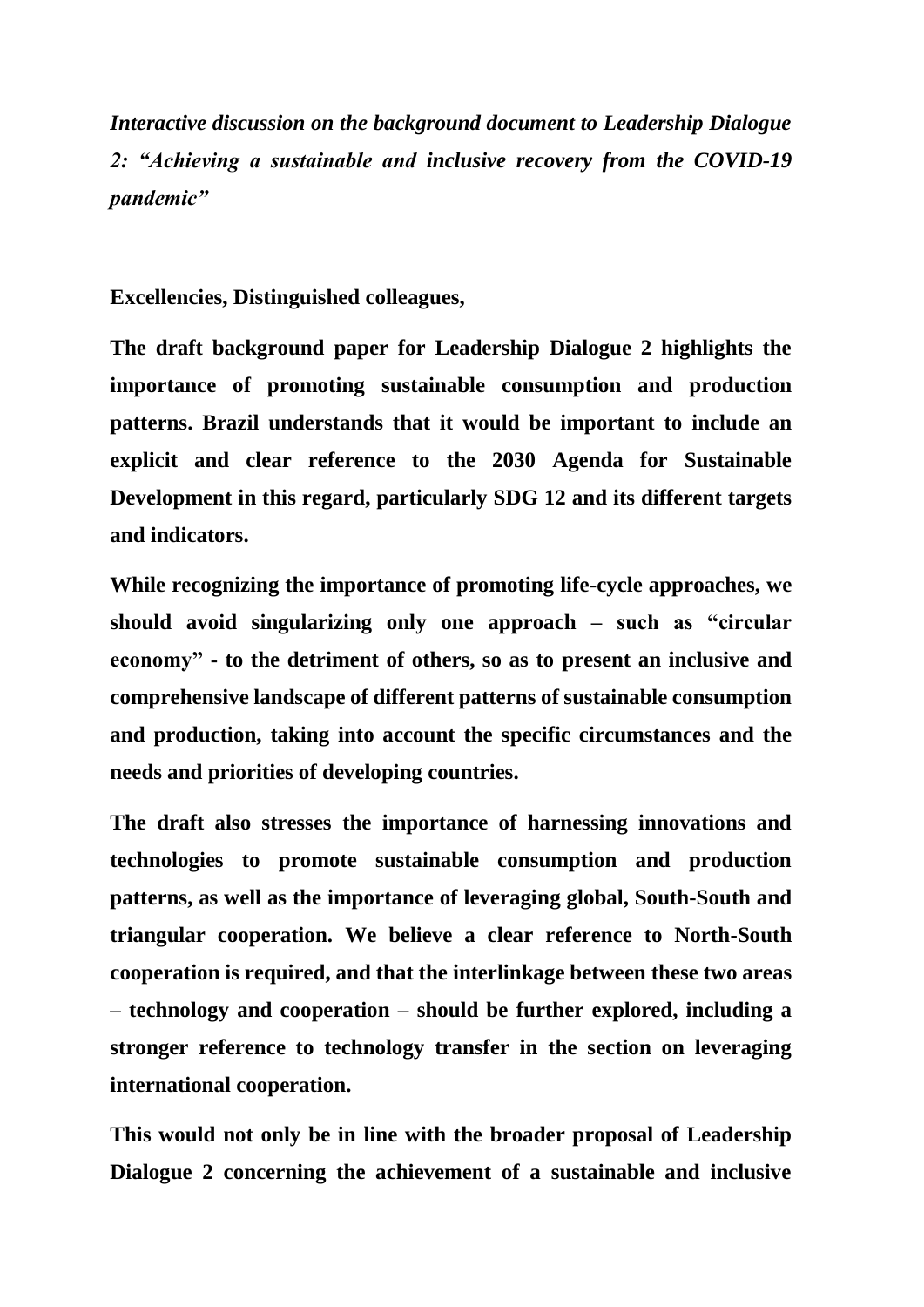**recovery, but also in line with SDG 17, on strengthening the means of implementation and revitalizing the global partnership for sustainable development, as well as with the Addis Ababa Action Agenda.**

**In fact, throughout the three draft background papers, we counted only one single reference to the Addis Ababa Action Agenda. However, we understand that the cross-cutting sustainable development issues highlighted throughout the three background papers - frequently with very ambitious language - could and should be included within the overall context of existing commitments and frameworks on financing for development and means of implementation, including the Addis Ababa Action Agenda, but also other instruments and mechanisms such as the UN Technology Facilitation Mechanism - which does not receive adequate attention and funding -, as well as the UN Technology Bank for LDCs.**

**In addition, the scaling up of financing for development mechanisms could also be an opportunity to include more developing countries in global value chains. Needless to say, value chains that are more regionally diverse will also be more sustainable and resilient in the face of disrupting events such as the current COVID-19 pandemic.**

**If we want to accelerate the achievement of the SDGs, we need to accelerate technology transfers, financing and capacity building, making full use of existing instruments and mechanisms.** 

**I thank you.**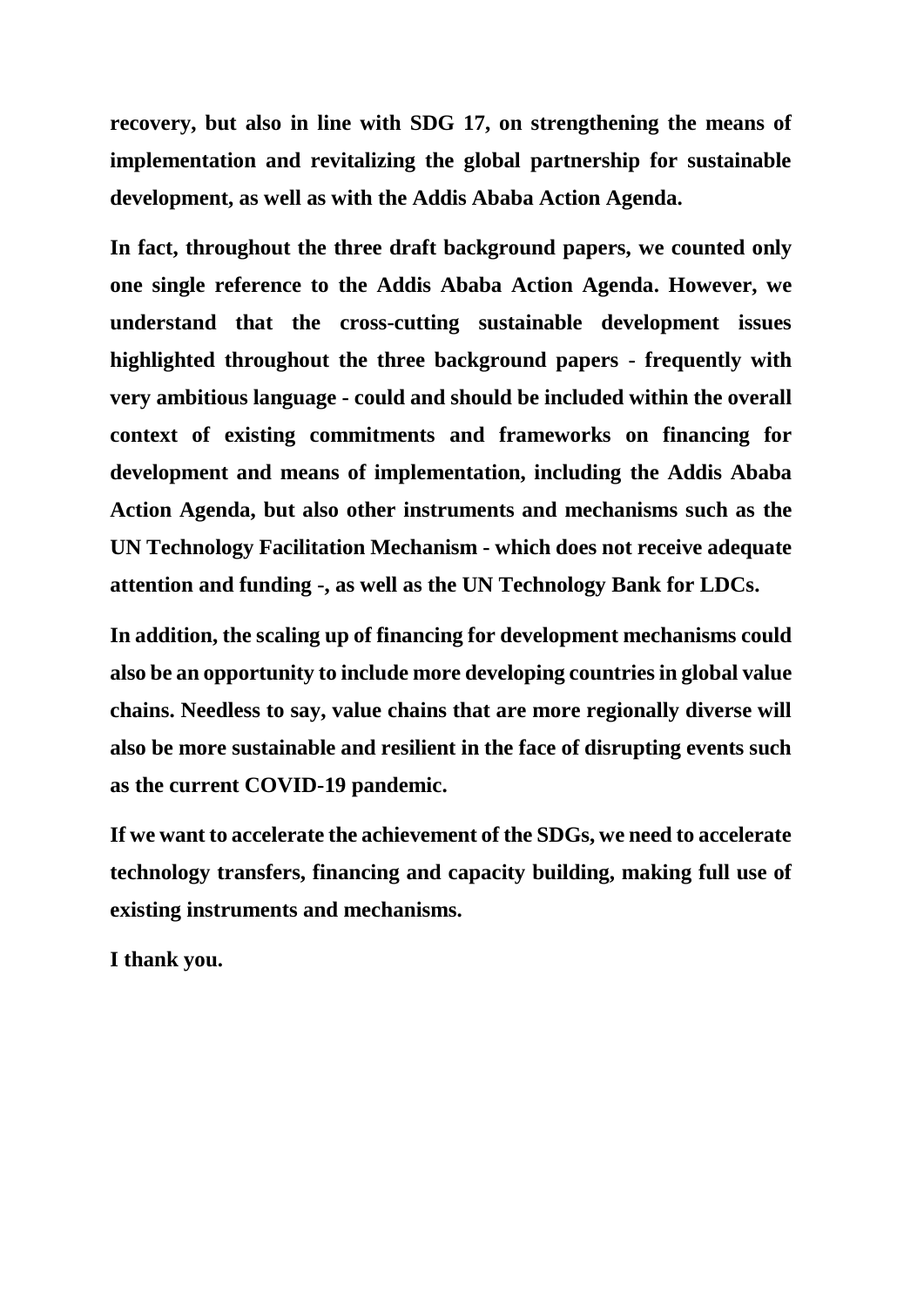*Interactive discussion on the background document to Leadership Dialogue 3: "Accelerating the implementation of the environmental dimension of sustainable development in the context of the decade of action and delivery for sustainable development"*

**Excellencies, Distinguished colleagues,**

**The draft background paper for Leadership Dialogue 3 makes a reference to nature-based solutions. We understand it would be important to refer it and add a reference to the concept of ecosystem-based approaches, in line with the language of the other two background papers. I would also, once again, recall our previous comments on this subject regarding the need to be cautious, as well as on the key importance of future work on the implementation of this concept, as per UNEA-5 outcomes, to ensure its overall consistency with international commitments and relevant multilateral agreements on biodiversity, climate, environment and sustainable development.**

**While this draft background paper recognizes the ground-breaking character of international commitments such as the Paris Agreement and the 2030 Agenda for Sustainable Development, my delegation is extremely concerned with the suggestion that existing commitments would allegedly be - and I quote - "not adequate" to address current sustainable development challenges. The logical conclusion to this suggestion would be that new international commitments would be required.** 

**In our view, this suggestion is not only incongruous with the nature and scope of Stockholm+50 as a commemorative international meeting with no expected multilaterally negotiated and agreed outcomes, but also fundamentally false.**